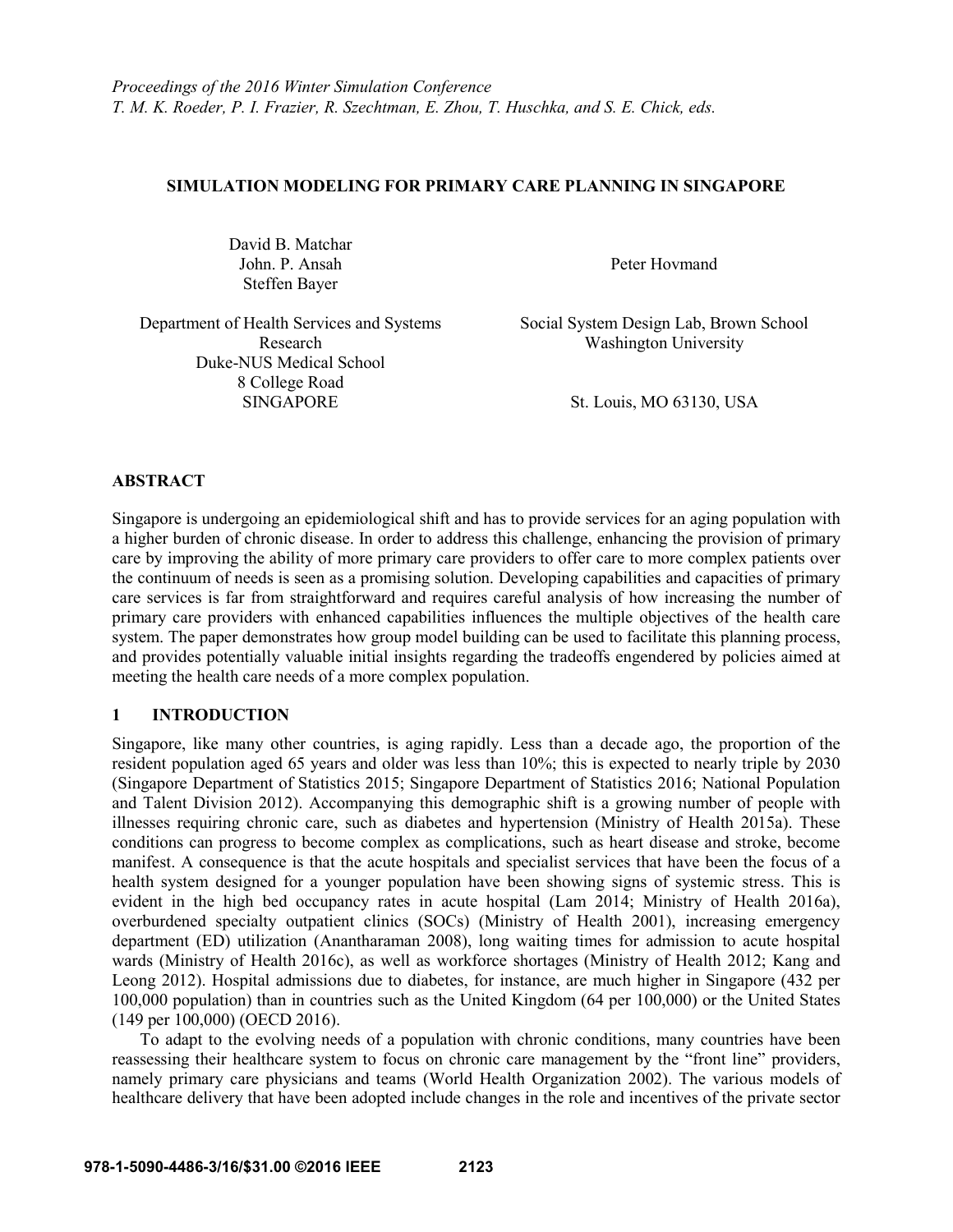and general practitioners (GPs), changes in subsidies and the use of empanelment to assign individual patients to designated primary care providers or care teams (Department of Health 2014; Grumbach and Olayiwola 2015; Ham 2009). These are among the dominant policy alternatives under consideration in Singapore.

The challenge of meeting the needs of a rapidly changing population is complicated by the many moving parts with complex interactions (e.g., hospital services, outpatient services, private and public providers, and so on), and the many stakeholders whose interests must be considered if a major policy change is to be successful.

In this paper, we describe our strategy for approaching the challenge of meeting the growing need for chronic care through enhanced primary care, as a dynamic problem. We focus on initial work completed, in which we have worked in partnership with community stakeholders to begin a facilitated discussion on how investments in primary care services and regulatory changes will potentially affect overall health system success. A summary model is presented which illustrates potentially important insights that can inform the policy discussion.

#### **2 CONTEXT: PRIMARY CARE SERVICES IN SINGAPORE**

Singapore is an island city-state with a total population of 5.5 million people, of which 3.9 million are citizens or permanent residents. To serve their needs, the healthcare system in Singapore is a hybrid of public and private elements that deliver primary, acute and step-down care in various institutions island wide. An estimated 80% of acute hospital care is in the government hospitals; in contrast, 80% of primary outpatient services are provided by private practitioners (Ministry of Health 2016b). Eighteen public polyclinics and about 1,500 private GP clinics largely operating as solo or small group practices provide the primary care services and people are free to choose venue of care (Ministry of Health 2015b). Polyclinics act as "one-stop" healthcare centers, offering comprehensive range of services, including outpatient medical care, health screening, education and vaccinations, and x-ray and laboratory services (Ministry of Health 2015b); however, their capacity to address a full range of needs of an individual with multiple health problems can be limited by high volume and relatively short consultation times. Private GP clinics are generally run by solo practitioners and usually do not possess a full range of services. On the other hand, patients in a private clinic usually see the same physician whereas in polyclinics patients are in most cases assigned any available doctor each time they visit (Khoo, Lim, and Vrijhoef 2014). Not infrequently, patients seek care at multiple sites.

Not only are more hospitalizations occurring in the public sector, public polyclinics also get a disproportionate share of patients requiring complex, chronic care. While 20% of primary care attendees are seen by public polyclinics, nearly half of patients with conditions requiring chronic care are seen in the public sector (Sng 2010). This may be attributed to healthcare financing in Singapore, which encourages transition to public services as needs become more complex. Healthcare financing in Singapore is a combination of out-of-pocket payments, payments from a personal medical savings account (Medisave) and subsidies. Public polyclinics are highly subsidized by the government. Singapore citizens referred to specialty care from a polyclinic will also continue to receive subsidized treatment and medication, up to 75 percent of the bill (Ministry of Health 2014). While private GP services have historically not been subsidized, there is a move to make chronic care in the private sector more affordable. In the past 10 years, individuals have been able to use their Medisave accounts to pay for specific chronic conditions, subject to the GPs' participation in the Chronic Disease Management Programme introduced by the Ministry of Health (MOH). More recently, Singaporeans from lower-to middle-income households eligible for the Community Health Assist Scheme (CHAS) receive subsidies for medical care at participating GP clinics (CHAS 2016). The concern remains that patients with greater needs continue to migrate to the public sector due to the larger range of services available (e.g., a patient with previously mildly symptomatic heart failure will tend to go to the ED with the first onset of severe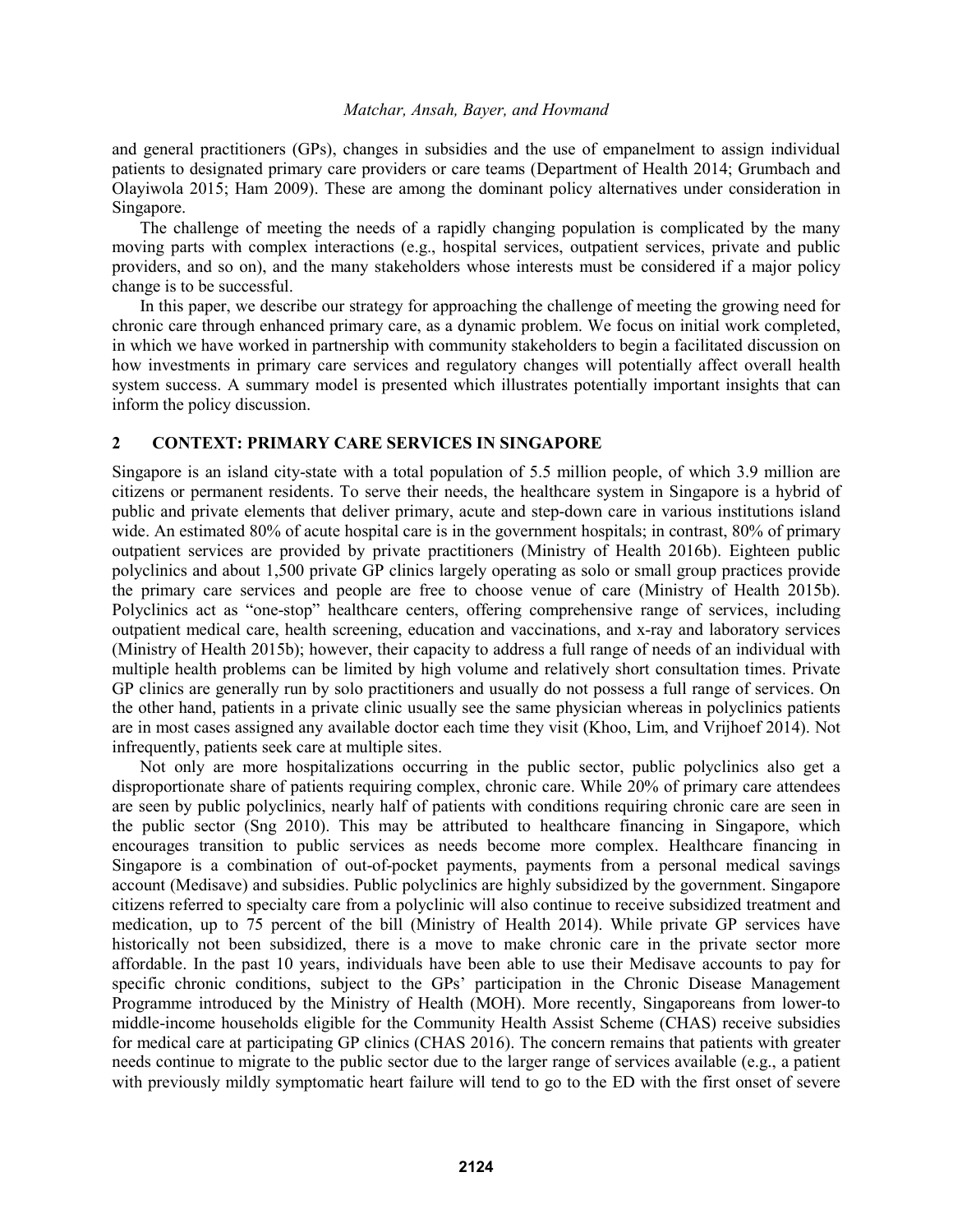shortness of breath as all X-rays and lab tests are available and highly subsidized; thereafter they are likely to remain within the public polyclinics and/or SOCs).

# **3 APPROACH**

### **3.1 The Objective: What is a Successful Health System?**

As a first step in this exercise to project the impact of various policies intended to enhance primary care, we established the key outcomes for measuring success of a health care system. We chose to apply the "Quadruple Aim" framework developed by the Institute for Healthcare Improvement (Institute for Healthcare Improvement 2016). That is, policy options are assessed in terms of the degree to which alternatives achieve an optimal mix of service effectiveness (to improve population health), patient satisfaction, service efficiency (to minimize need for expensive services, reducing per person costs), and provider satisfaction (to minimize staff burnout and turnover).

# **3.2 Preliminary Work: Group Model Building**

We applied group model building (GMB) to gain insights into the dynamic forces that promote or inhibit the development and uptake of enhanced primary care, which in turn could be useful in guiding actions that would make enhanced primary care effective and sustainable. GMB is a participatory method for involving stakeholders in the process of understanding and changing systems using the methodology of system dynamics (Vennix 1992; Scott, Cavana, and Cameron 2016; Forrester 1961; Homer and Hirsch 2006). System dynamics is a simulation modeling method used to represent the structure of complex systems in an analytic framework to facilitate understanding systems behavior over time. The involvement of various stakeholders with vast knowledge in the continuum of care, particularly in primary care, in the development of a system dynamics model increases the relevance and usefulness of the model. This provides a strong framework for analytic deliberation and testing of various hypotheses (Scott, Cavana, and Cameron 2016; Sterman 2000). Examples of its application in healthcare include the work of Vennix and Gubbels (1992), and Homa et al. (2015).

To better understand the dynamics of chronic disease management in a primary care setting, a 2-day roundtable workshop was organized around a GMB exercise. The workshop was comprised of 50 stakeholders and experts providing chronic care to patients or with an interest in chronic care management, including private GPs, polyclinic doctors, hospitals administrators, and government policy makers, as well as academic health services researchers. Patient groups were not involved in this stage, but will be engaged in the following stages of model development.

Day 1 of the workshop began with 11 interactive presentations covering a wide range of experience on enhanced primary and chronic disease care in the United States, United Kingdom and Singapore. After this, a panel discussion consisting of three local GPs was conducted. The presenters and stakeholder participants generally agreed that primary care capacity and capability is not adequate to serve the local population over the medium- to long-term and that the essential features of enhanced primary care would include: (1) providing the first point of contact for patients, (2) offering a broad range of services for patients with chronic conditions, and (3) coordinating patient care across venues.

On day 2, participants were divided into breakout sessions consisting of 6-8 individuals with a mix of backgrounds. Each breakout group had a facilitator, modeler, recorder, and reflector. Their task was to identify key causal relationships that impacted the ability of enhanced primary care to affect health, cost, and satisfaction of patients and providers. They were encouraged to use causal loop diagrams to represent their hypotheses, and these diagrams were then presented to all the participants and examined in an often highly animated plenary discussion. A summary model capturing the various insights gained from the GMB exercise was later developed by the research team. For purposes of the current presentation, we describe a simplified version of the summary model, which captures major issues that might promote or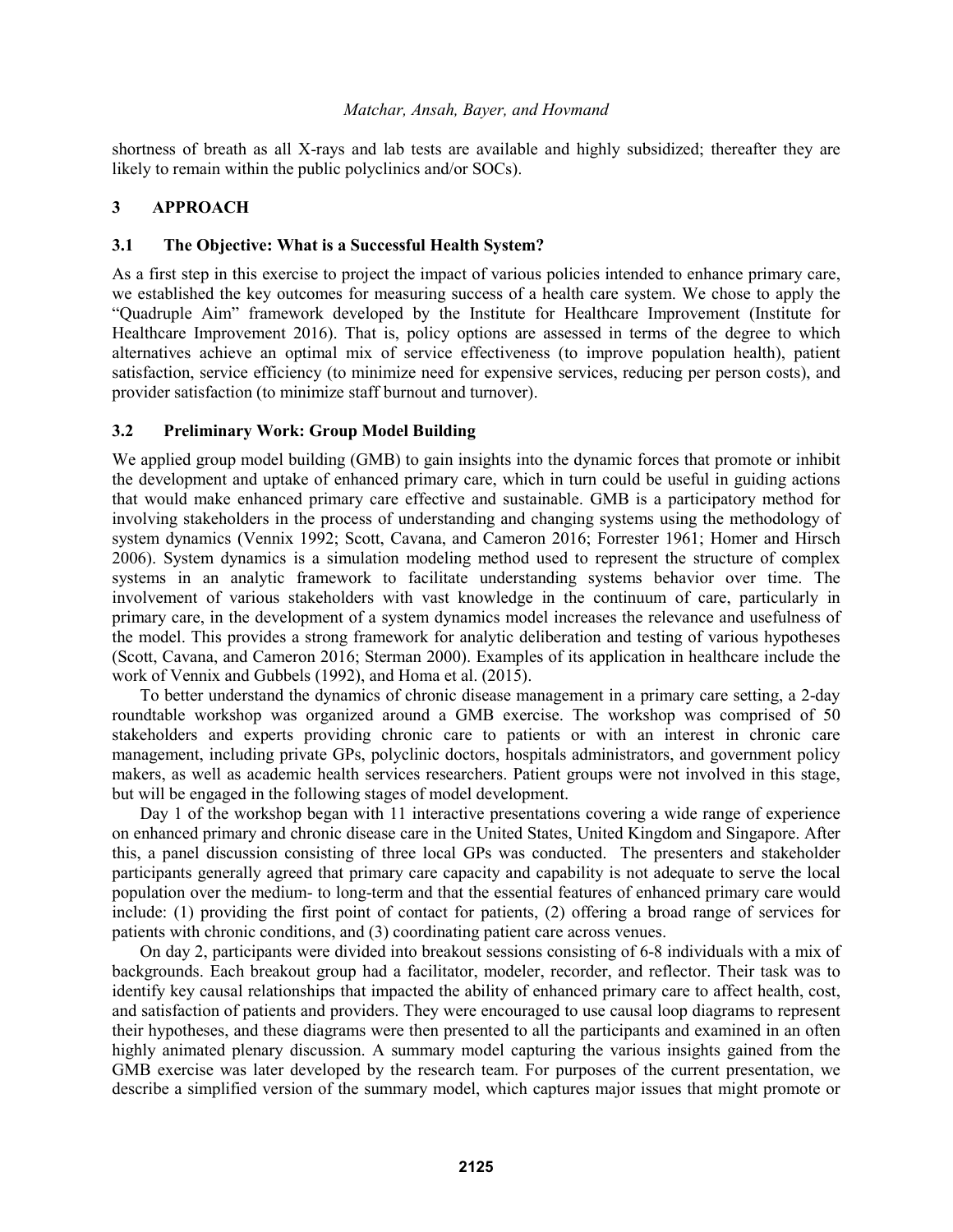inhibit the successful development of an enhanced primary care sector (i.e., one that achieves the declared aims of a modern healthcare system).

# **3.3 Model Structure**

In this section, we describe the simplified summary model illustrating key insights from the workshop. Specifically, it reflects the hypothesized causal relationship between the provision of services and the "quadruple aims" of a health care system, noted above (Figure 1). Since the two types of primary care services (normal and enhanced) are represented in identical structures, for clarity only the single common structure is shown; technically the separation is accounted for using variable subscripting. Table 1 shows the parameter values used to initialize the model.



Figure 1: Causal diagram. Boxes indicate accumulations (stocks), black arrows are flows into or out of stocks. Blue arrows indicate causal relationships. The quantities in red indicate the "quadruple aim" of the healthcare system: population health (here represented by the proportion of the population with complex conditions), patient satisfaction, service efficiency (cost per person in the total population), and provider satisfaction (here represented by the doctor-patient relationship).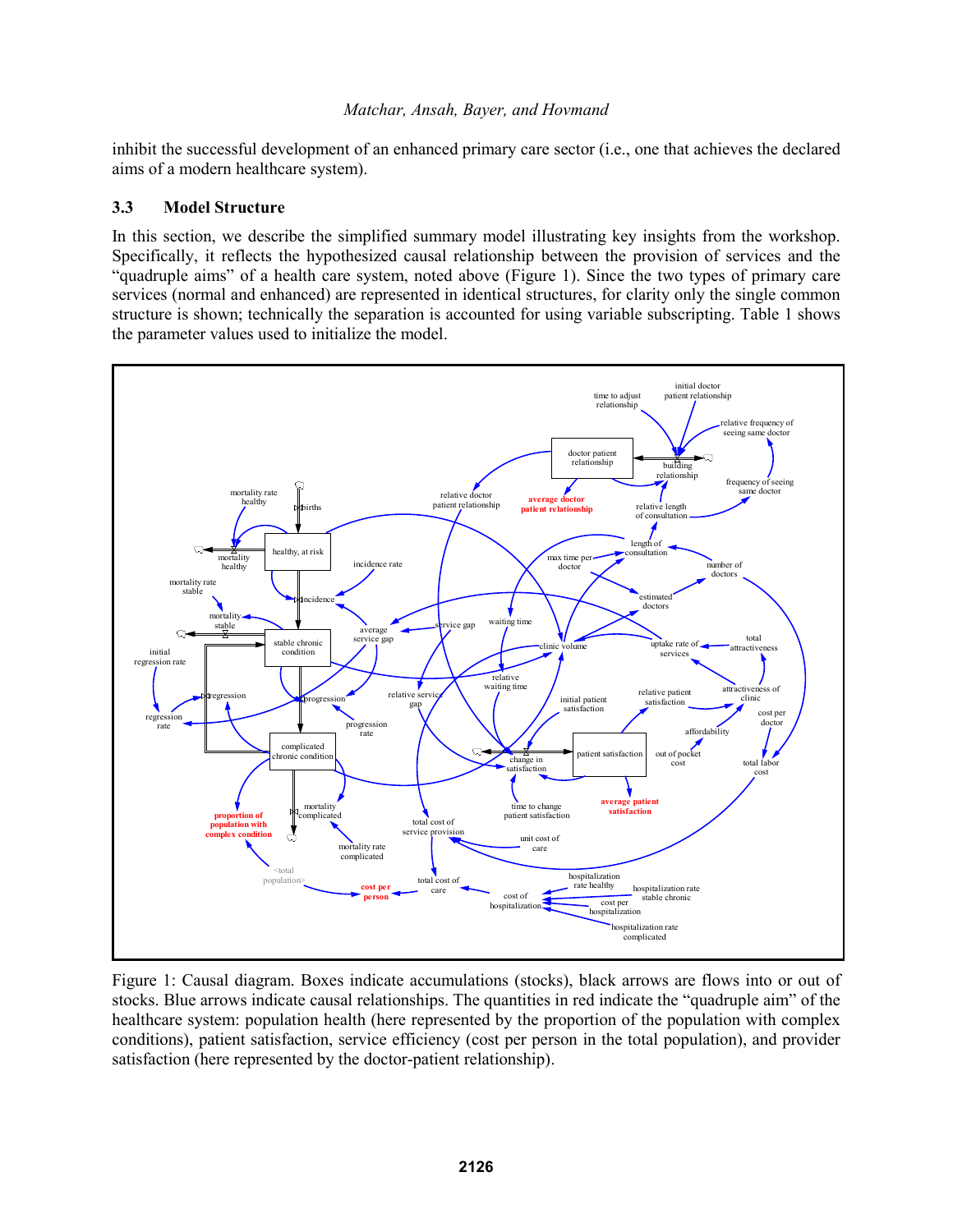### **3.3.1 Population Health**

In considering how primary care relates to population health, the participants agreed on the notion that individuals can be considered as occupying health states of increasing levels of severity (Homa et al. 2015). This is reflected in Figure 1 by the three stocks: (a) healthy, at risk; (b) stable chronic condition; (c) complicated chronic condition. Each stock corresponds to the nature (type and intensity) of medical service needs that would be expected to inhibit progression into or regression from more symptomatic or disabling health states (represented by black "flows"). Chronic conditions are taken to be an aggregate of all types of chronic diseases. This "needs-based" (as opposed to "disease-based") perspective reflects the fact that many health conditions are associated with similar type and level of needs (e.g., care of patients with chronic obstructive pulmonary disease (COPD) and heart failure both entail close longitudinal follow up by a physician, chronic medications, and the potential for sudden, life-threatening exacerbations requiring emergency care). Moreover, the majority of individuals with chronic conditions have several conditions and these occur in a myriad of combinations, many of which can be treated in groupings (e.g., asymptomatic diabetes, hypertension, and mild chronic kidney disease often occur together, and require similar levels of management skills and intensity (how often seek medical care).

Progression refers to the transition into health states with higher needs, with greater instability, untoward impact on quality of life, and higher costs (particularly hospitalization), while regression refers to the reverse The rates of flow are represented by "valves" (here by double triangles) which are influenced by the degree to which service needs are met. Specifically, service gaps lead to higher rates of progression and lower rates of regression.

#### **3.3.2 Patient Satisfaction**

In the lower right section of the causal diagram indicates the relationships influencing patient satisfaction. Patient satisfaction is represented as a stock that can increase or diminish. Stakeholders deemed that the main determinant of satisfaction is out-of-pocket-cost; this is consistent with published literature (Derose and Petitti 2003; Himmel, Dieterich, and Kochen 2000; Kulu-Glasgow, Delnoij, and de Bakker 1998). Additional factors influencing change in patient satisfaction with care is waiting time for care (Sloan and Kasper 2008), quality of the doctor-patient relationship (Anderson, Camacho, and Balkrishnan 2007), and perceived quality of care by patients (Williams, Weinman, and Dale 1998). For simplicity, this last factor is assumed to be directly related to meeting medical needs (i.e., as service gaps diminish, change in patient satisfaction becomes more positive. This section of the diagram also includes a feedback loop: all things being equal, patients who are satisfied with care are more likely to find the venue attractive which leads to higher patient volume, and, in turn, longer waiting times and lower patient satisfaction. This is a balancing loop, inducing a constraining force on clinic growth.

Patient satisfaction was deemed to be related, in part, to the quality of the doctor-patient relationship. This relationship is importantly related to the number of doctors relative to demand for services (Alrubaiee and Alkaa'ida 2011) since relationships are established through longer consultation time (Murray 2007), and the consistency of the relationship over time (i.e., ability to see the same doctor) (Howie 1991). Stakeholders felt that current consultation time are too short and thus consistent doctorpatient relationships are not possible in local public polyclinics. Note that this establishes another feedback loop that balances clinic growth: if a clinic becomes more attractive by increasing consultation time and access to the same doctor, resulting increased clinic volume forces consultation times to be reduced and decreases the chance that a person's doctor will be available when needed and so will need to see other doctors, reduces patient satisfaction and clinic attractiveness.

# **3.3.3 Service Efficiency**

Overall costs of chronic care services include two major components. The first is the cost of providing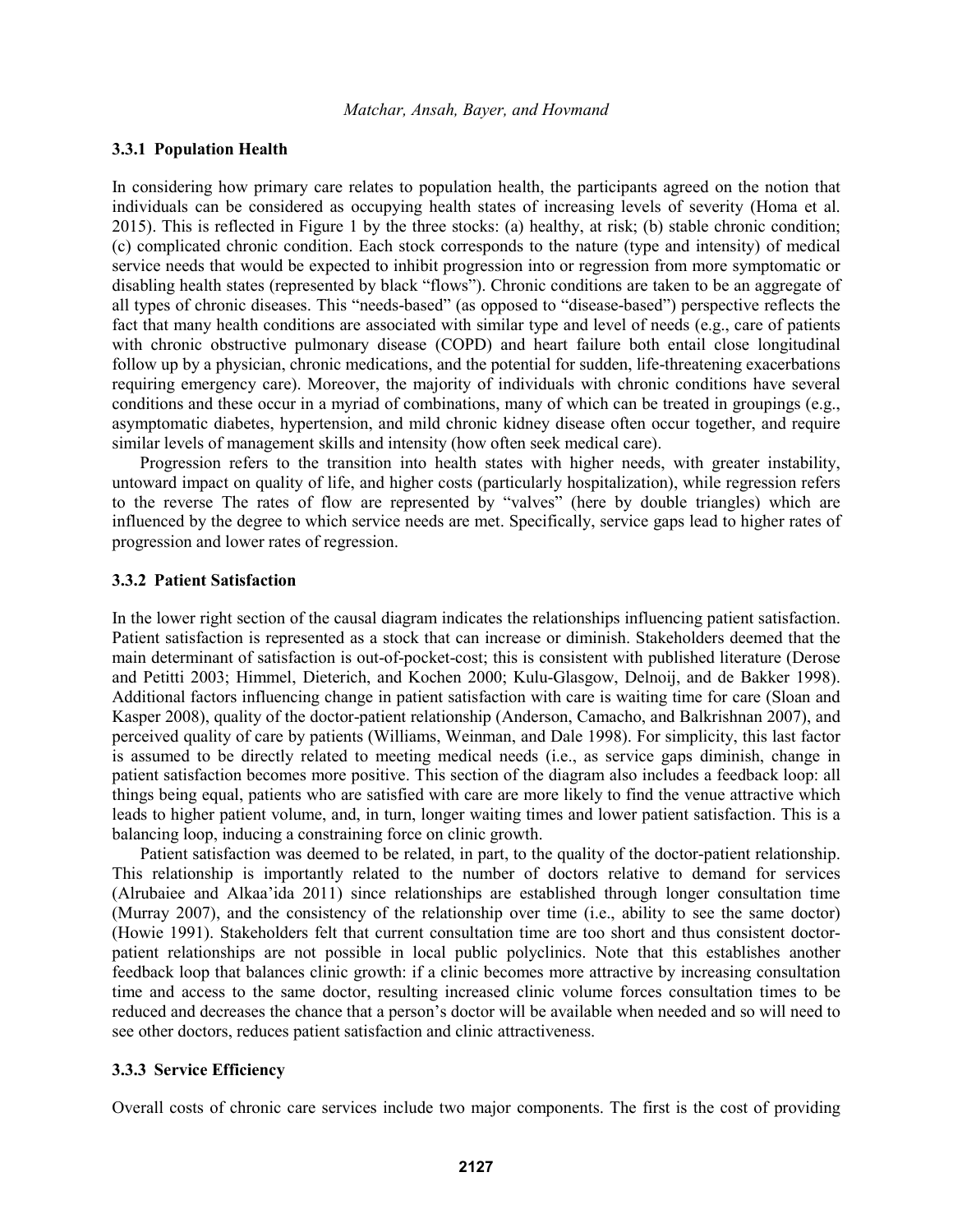clinic services, a cost that is dominantly driven by numbers of providers. The second component of cost is services that may be reduced by high-quality care. As noted above, filling service gaps reduces progression of chronic conditions. This progression not only has a profound effect on quality of life, it is also expensive. More medically complex individuals are more likely to use emergency services, be hospitalized, and require expensive specialty care.

Evidence suggests that as length of consultation decreases, fewer of the needs of patients with chronic conditions can be addressed during a visit, which impacts quality of care (Fan 2005). In addition, integration of chronic care services among various providers, and capability of care providers influence quality of care (Murray 2007; Campbell 2001). While addressing these problems with chronic disease management has immediate costs, the question is whether it will ultimately reduce net costs, or at least lead to extra costs deemed worth the health benefits.

### **3.3.4 Provider Satisfaction**

Here the level of the doctor-patient relationship is used as an indicator of provider satisfaction. This stock represents crucial characteristics our stakeholder physicians valued in their day-to-day work life: the ability to have an adequate amount of time to see patients, and the opportunity to follow the same patient over time.

#### **3.4 Model Inputs**

#### **3.4.1 Model Parameters**

### **Steady state:**

Because the model is intended for policy exploration, stylized numbers are used to initialize the model. To make it easier for policy analysis, the model is initialized in a steady state (i.e. a hypothetical situation in which population, service gap, cost of care, patient satisfaction and doctor-patient-relationship are equal and constant across the two care venues — normal and enhanced primary care). To initialize the model into steady state the following assumptions were made: (1) the population in the three health state are assumed to remain constant; (2) there is no difference in the effectiveness of care (a proxy for service gap) provided across the two venues; (3) both care venues have the same number of providers (medical staff) to care for patients; and (4) the out-of-pocket cost for patients across the care venues are the same. It is important to note that the initial steady state is a dynamic equilibrium and is numerically sensitive to model parameters, but typical consequent behavior is not. The parameters used in the model are shown in Table 1.

### **3.4.2 Policy Experimentation**

To illustrate the potential impact of policy changes, the simulation was run under four scenarios in which the steady state was perturbed by changing three main model parameters (i.e. service gap, out-of-pocket cost, and number of doctors) stepwise under the following scenarios:

*I. Equilibrium*: All key policy variables were kept constant. Under this scenario, effectiveness of normal and enhanced primary care was assumed to be equal and remain unchanged over the simulation time. Likewise, out-of-pocket cost, and number of doctors were assumed to be equal across the two care venues and remain constant over the simulation. All outputs were expected to remain constant at their steady state values and provide a reference trajectory.

**II. Effective enhanced primary care:** The effectiveness of receiving care at an enhanced primary care venue was assumed to be significantly higher to that of normal primary care. This was implemented by reducing service gap from 0.5 to 0.1 at time 5 while the service gap for normal primary care remained at 0.5 over the simulation time.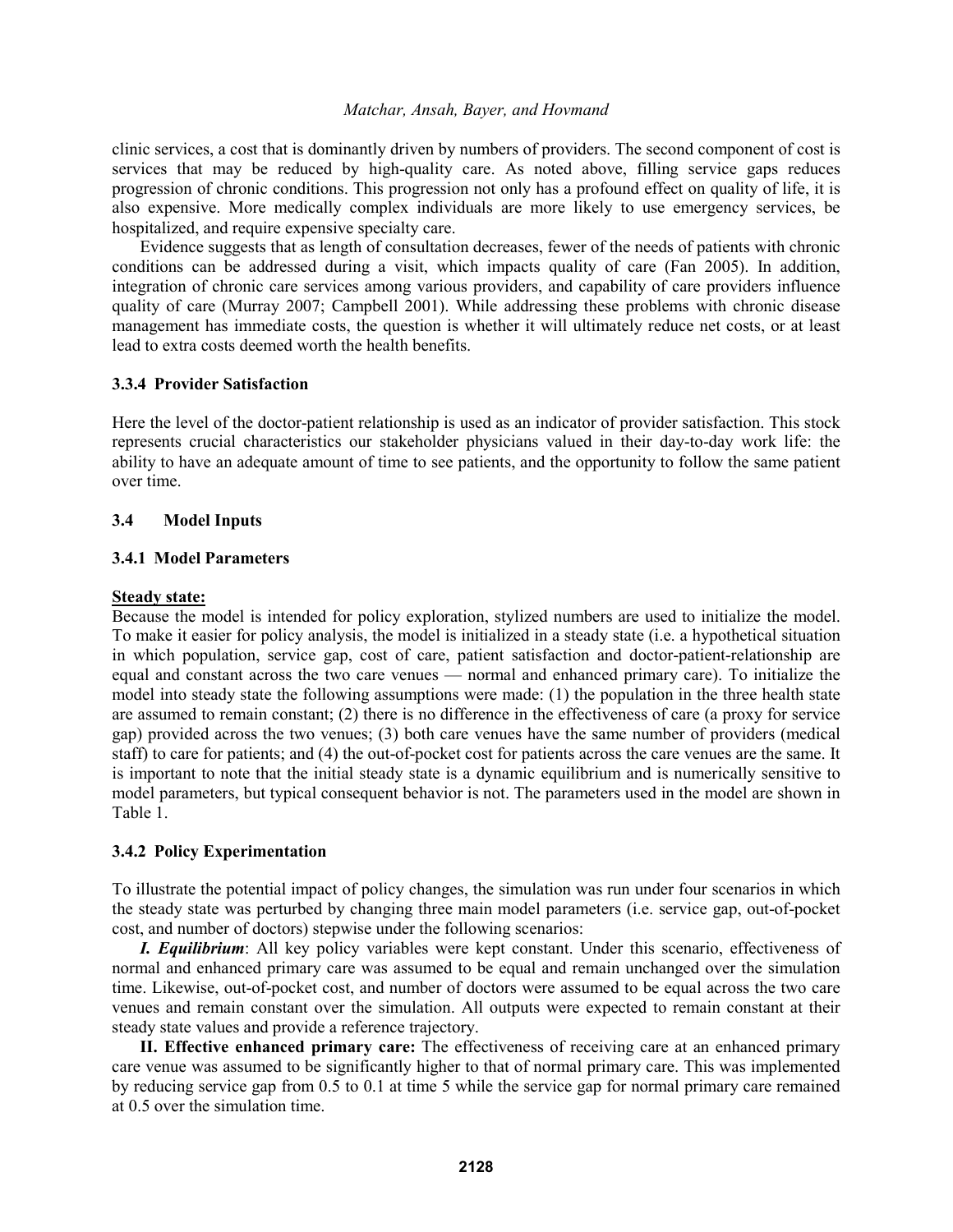**III. Reduced out-of-pocket costs for primary care:** In addition to introducing enhanced primary care that could favorably affect clinical course, in this strategy the out-of-pocket costs for such care was assumed to be half of normal care, in order to increase the attractiveness of seeking care in enhanced care venues.

**IV. Proactive increase of enhanced primary care providers:** This scenario was the same as scenario III except that number of providers of care at the enhanced primary care (here indicated by number of doctors) is proactively increased as demand for enhanced primary care increases.

Table 1: Model Parameters.

| Model Parameter                                                                                            | Unit                 |
|------------------------------------------------------------------------------------------------------------|----------------------|
| Service gap[normal] = $0.5$                                                                                | Dimensionless        |
| Service gap[enhanced] = $0.5 + step(-0.4,5)$                                                               | <b>Dimensionless</b> |
| $Hospitalization rate \, healthy = 0.1$                                                                    | Visit/person         |
| $Hospitalization rate stable chronic = 0.3$                                                                | Visit/person         |
| $Hospitalization rate$ complicated = 1                                                                     | Visit/person         |
| Number of doctors[normal] = $10$                                                                           | Doctor               |
| Number of doctors[enhanced] = IF THEN ELSE(SWITCH = 1: AND: TIME $\geq$ 5, estimated doctors[enhanced],10) | Doctor               |
| Cost per doctor $= 15$                                                                                     | \$/doctor/year       |
| Cost per hospitalization $= 100$                                                                           | \$/year/visit        |
| $Births = 350$                                                                                             | Person/year          |
| <i>Initial complicated chronic condition</i> $= 2500$                                                      | Person               |
| Initial doctor patient relationship[providerType] = 1                                                      | <b>Dimensionless</b> |
| Initial healthy, at $risk = 10000$                                                                         | Person               |
| Incidence rate $= 0.05$                                                                                    | Dimensionless/year   |
| Unit cost of care[normal] = $50$                                                                           | $\sqrt{\frac{1}{1}}$ |
| Unit cost of care[enhanced] = $100$                                                                        | S/visit              |
| <i>Initial regression rate</i> = $0.025$                                                                   | Dimensionless/year   |
| Max time per doctor $= 22500$                                                                              | Min/doctor/year      |
| Mortality rate complicated $= 0.07$                                                                        | Dimensionless/year   |
| Mortality rate healthy = $0.01$                                                                            | Dimensionless/year   |
| Mortality rate stable = $0.015$                                                                            | Dimensionless/year   |
| Out of pocket cost[normal] = $50$                                                                          | $\sqrt{\frac{1}{1}}$ |
| Out of pocket cost[enhanced] = $50 + STEP(-25,5)$                                                          | S/visit              |
| <i>Progression rate</i> = $0.12$                                                                           | Dimensionless/year   |
| <i>Initial stable chronic condition</i> $= 5000$                                                           | Person               |
| Time to adjust relationship $=$ 5                                                                          | Year                 |
| Time to change patient satisfaction $= 5$                                                                  | Year                 |
| Visit per year complicated $= 12$                                                                          | Visit/person/year    |
| Visit per year healthy $=$ 3                                                                               | Visit/person/year    |
| Visit per year stable chronic $= 6$                                                                        | Visit/person/year    |

### **4 RESULTS**

Figure 2 shows the impact of the four scenarios on the quadruple aim of the health care system population health (proportion with complex conditions), per person cost, patient satisfaction, and provider satisfaction (doctor-patient-relationship).

As expected, in scenario I, "equilibrium", given the assumptions, all the outcome variables remained constant over the simulation period.

Under scenario II, "effective enhanced primary care", where enhanced primary care was assumed to be 40% more effective than normal primary care, the proportion of the population with complex conditions decrease by 88% over the simulation time. Initially, per person cost of care increased following the sudden increase in effectiveness for enhanced primary care and decreased gradually over time. While average patient satisfaction increased with improved quality of care, the average doctorpatient-relationship actually decreased.

Under scenario III, "reduced out-of-pocket costs for primary care" is the same as scenario II with the elimination of out of pocket costs to patients (thereby enhancing the attractiveness of enhanced primary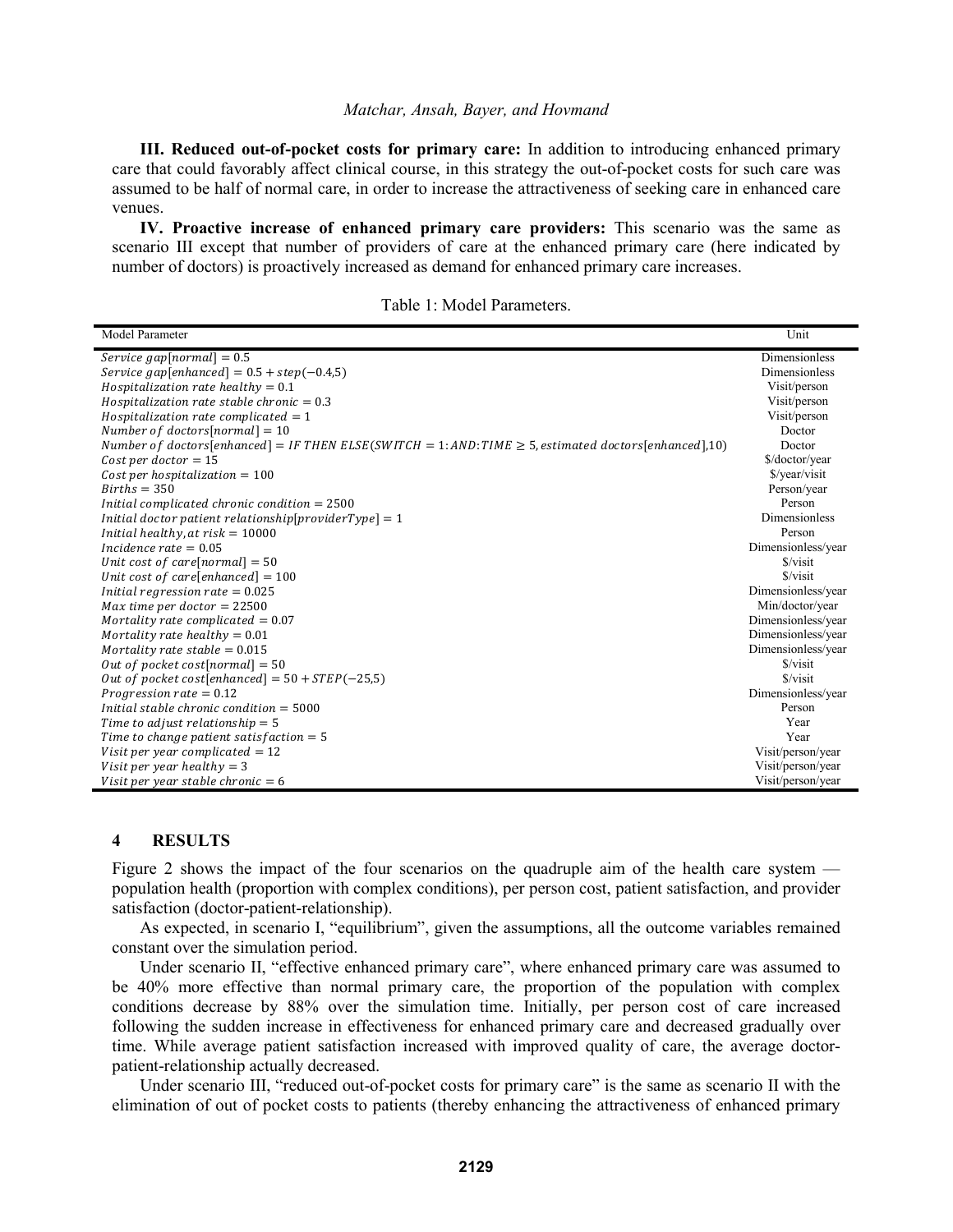care to patients), the behavior of the outcome variables are similar to that of the effectiveness of care scenario. Again, average patient satisfaction increased, now enhanced by a somewhat higher proportion of the population receiving higher quality services and with this increase is seen a diminished doctor-patient relationship as enhanced primary care venues become more crowded.

Lastly, under scenario IV, "proactive increase of enhanced primary care providers", also includes a provision for the increase in providers to meet growing service demand. Of all the alternative scenarios, this leads to the best population health (i.e., lowest proportion of the population with complex conditions) and highest costs. Notably it maintains high patient satisfaction as well as average doctor-patientrelationship.



Figure 2: Impact of the four scenarios on the quadruple aim of the health care system.

# **5 DISCUSSION**

In this exercise, we demonstrated the application of simulation modeling incorporating GMB to address a complex social issue involving potentially substantial change to the organization of crucial services. In addition to engaging stakeholders, the resulting model provided some preliminary insights into the dynamic impact of introducing a new model of primary care services intended to serve the needs of a broader range of patients than typically provided in the current system. It reinforced the general intuition that enhanced primary care services could improve outcomes, and that costs may, at least partially, be offset by the reduced utilization induced by better population health. Reducing the out-of-pocket costs to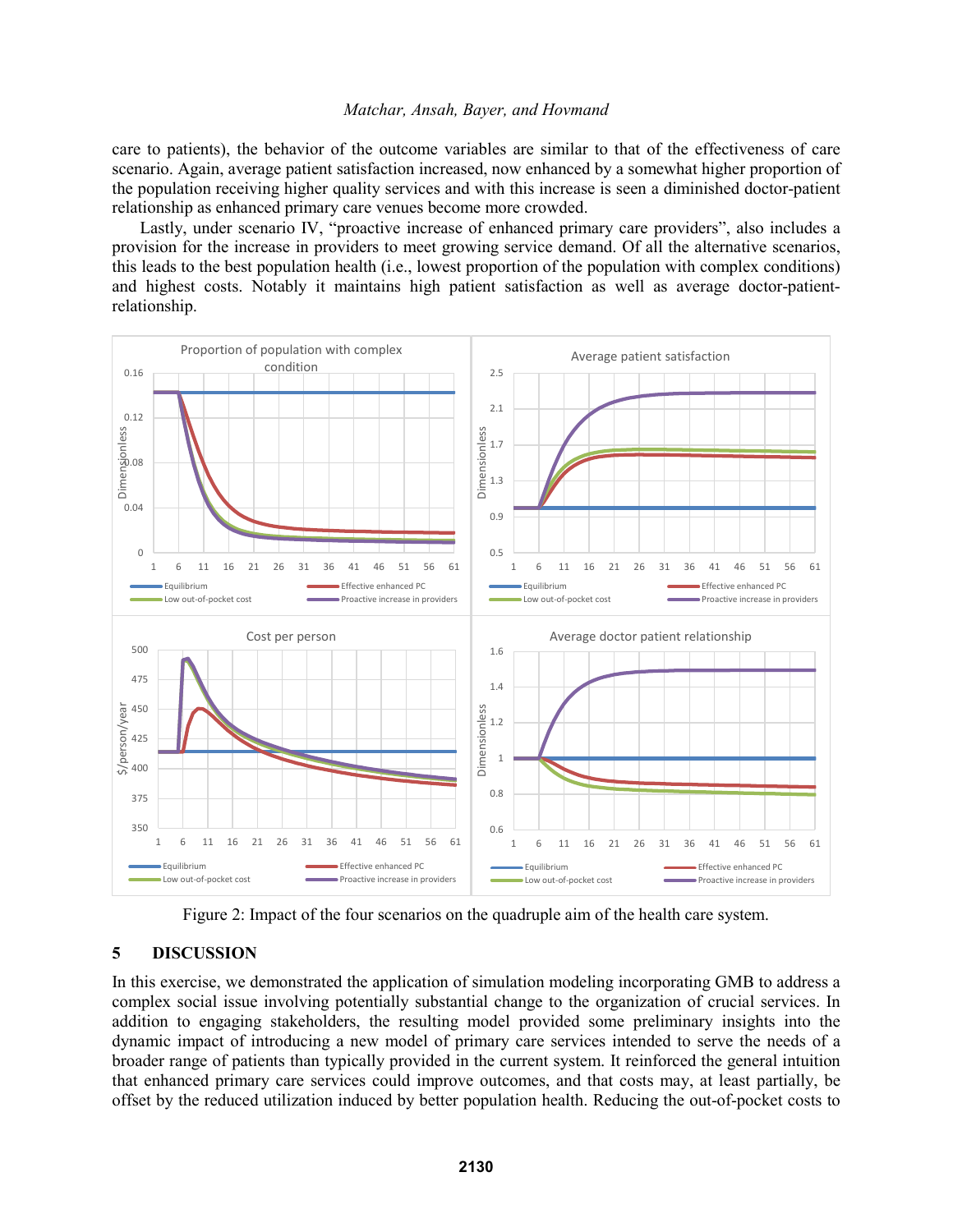patients had minor effects on population health or per person costs (not unexpected as costs were merely shifted from the patient to the government); however, since patients are quite price sensitive, this reduction did improve patient satisfaction by promoting their use of higher quality services. Moreover, changing the model of care without increasing the number of providers in this illustration had the undesirable consequence of decreasing doctor satisfaction as new venues become overwhelmed with patients seeking enhanced services, reducing continuity of providers and consultation time, and thus detracting from the doctor-patient relationship.

There are several limitations to the simple summary model. In particular, it represents only two key players: the normal primary care providers and enhanced primary care providers. In reality, chronic care services can be provided in multiple venues, including private GP offices, enhanced private sector clinics, public sector polyclinics, and specialty clinics. Each sector will offer a different mix of services and thus have different capacities to reduce service gaps, as well as different levels of attractiveness to patients. Thus, a practical set of policy options will not merely include the expansion of existing services (in this case, public polyclinic services) but also the encouragement through funding and regulation to promote enhanced primary care in the private sector. Thus, a realistic causal model must account for the tendency for individuals to vote with their feet: for doctors to participate in alternative models of chronic care service. Further, particularly in a system involving a mix of public and private sectors providers, quality of care will depend on their ability to integrate (i.e., share the care of the same patient) which requires a level of trust and communication.

A second limitation is the dearth of available data on current patterns of health service use, and the factors likely to influence both doctors and patients to participate in alternative care venues. The conclusions based on more complete evidence may very well be quite different. Indeed, we see this work as a first step in a coherent sequence of activities to promote informed decision-making regarding the development of enhanced primary care in Singapore. Based on the current exercise, we identified two areas where reliable information would be crucial to plausible projections of the impact of policy change and for which existing data are not available: (1) epidemiological data on the proportion of the population in various health needs segments and the rate of transition between segments, as a function of their patterns of care; and (2) the desirability of venues of care for patients and primary care providers based on characteristics of those venues which emerge from policy options. Thus, we are proceeding with collecting these data via a population-based survey and a discrete choice experiment with a broadly representative group of primary care physicians and individuals in various health needs segments. Since patient groups were not represented in the first GMB exercise, we will seek input from patient groups in the refinement of the model. In addition, we have engaged multiple representatives of the Regional Health Systems (RHSs); the RHS serve as the units responsible for planning the public response to expanding population health needs. The RHSs have agreed to partner with the research team to tailor the model to unique conditions in each region.

# **REFERENCES**

- Alrubaiee, L., and F. Alkaa'ida. 2011. "The Mediating Effect of Patient Satisfaction in the Patients' Perceptions of Healthcare Quality-Patient Trust Relationship." *International Journal of Marketing Studies* 3 (1):103.
- Anantharaman, V. 2008. "Impact of Health Care System Interventions on Emergency Department Utilization and Overcrowding in Singapore." *International Journal of Emergency Medicine* 1 (1):11- 20.
- Anderson, R. T., F. T. Camacho, and R. Balkrishnan. 2007. "Willing to Wait?: The Influence of Patient Wait Time on Satisfaction with Primary Care." *BMC Health Services Research* 7 (1):1.
- Campbell, J. L., J. Ramsay, and J. Green. 2001. "Practice Size: Impact on Consultation Length, Workload, and Patient Assessment of Care." *British Journal of General Practice* 51 (469):644-650.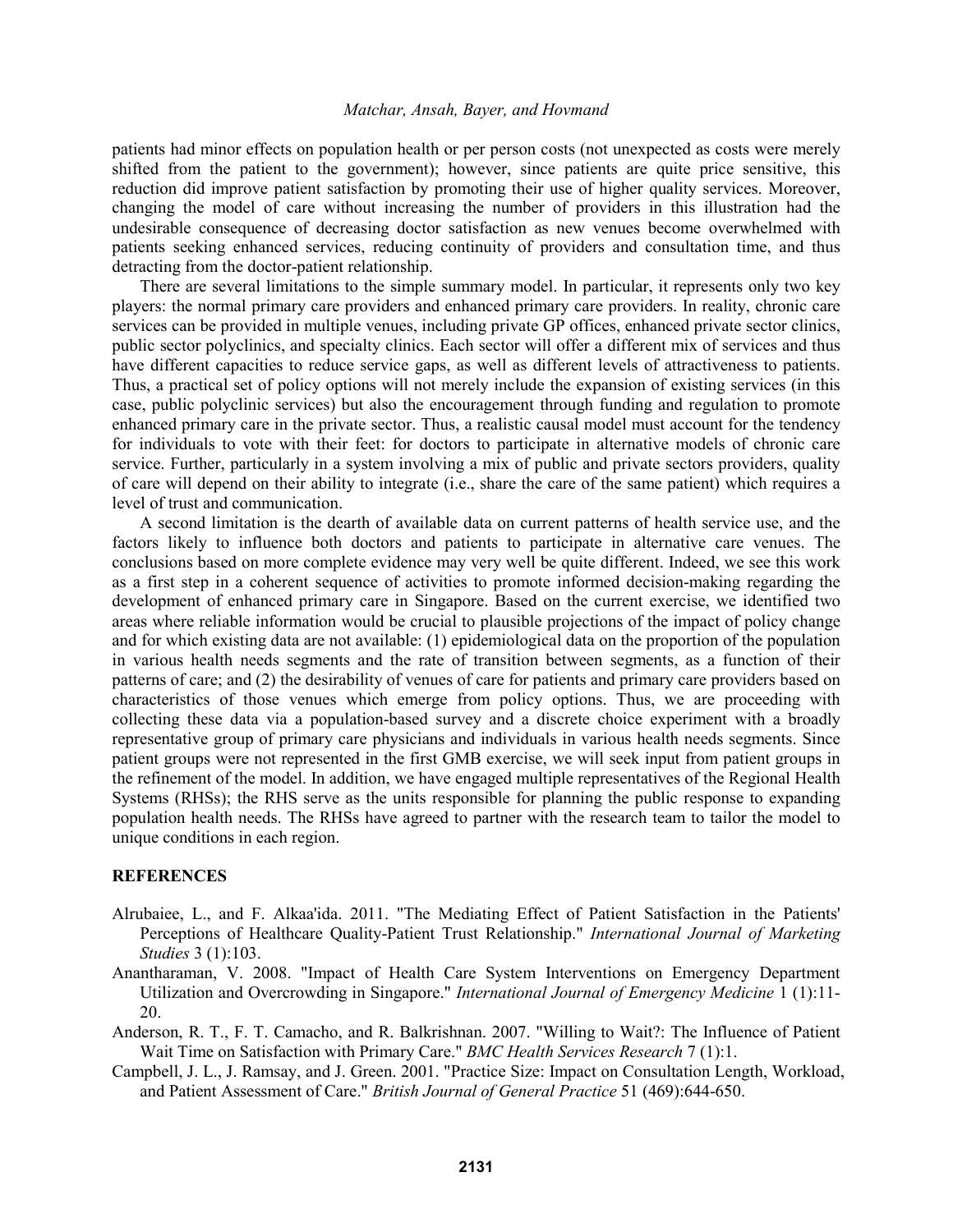- CHAS (Community Health Assist Scheme). "What Is CHAS (Community Health Assist Scheme)?". Accessed 30 March 2016. https://www.chas.sg/content.aspx?id=303.
- Department of Health. 2014. "Chronic Disease Management (Formerly Enhanced Primary Care or EPC) — GP (General Practitioner) Services." Last modified 2 April 2014. Accessed 22 March 2016. http://www.health.gov.au/internet/main/publishing.nsf/content/mbsprimarycarechronicdiseasemanagement.
- Derose, S. F., and D. B. Petitti. 2003. "Measuring Quality of Care and Performance from a Population Health Care Perspective." *Annual Review of Public Health* 24 (1):363-384.
- Fan, V. S., M. Burman, M. B. McDonell, and S. D. Fihn. 2005. "Continuity of Care and Other Determinants of Patient Satisfaction with Primary Care." *Journal of General Internal Medicine* 20 (3):226-233.
- Forrester, J. W. 1961. *Industrial Dynamics*. Cambridge, Massachusetts: Massachussetts Institute of Technology Press.
- Grumbach, K., and J. N. Olayiwola. 2015. "Patient Empanelment: The Importance of Understanding Who Is at Home in the Medical Home." *The Journal of the American Board of Family Medicine* 28 (2):170-172.
- Ham, C. 2009. "Chronic Care in the English National Health Service: Progress and Challenges." *Health Affairs* 28 (1):190-201.
- Himmel, W., A. Dieterich, and M. M. Kochen. 2000. "Will German Patients Accept Their Family Physician as a Gatekeeper?" *Journal of General Internal Medicine* 15 (7):496-502.
- Hjortdahl, P., and E. Laerum. 1992. "Continuity of Care in General Practice: Effect on Patient Satisfaction." *British Medical Journal* 304 (6837):1287-1290.
- Homa, L., J. Rose, P. S. Hovmand, S. T. Cherng, R. L. Riolo, A. Kraus, A. Biswas, K. Burgess, H. Aungst, and K. C. Stange. 2015. "A Participatory Model of the Paradox of Primary Care." *The Annals of Family Medicine* 13 (5):456-465.
- Homer, J. B., and G. B. Hirsch. 2006. "System Dynamics Modeling for Public Health: Background and Opportunities." *American Journal of Public Health* 96 (3):452-458.
- Howie, J., A. Porter, D. Heaney, and J. Hopton. 1991. "Long to Short Consultation Ratio: A Proxy Measure of Quality of Care for General Practice." *British Journal of General Practice* 41 (343):48-54.
- Institute for Healthcare Improvement. 2016. "IHI (Institute for Healthcare Improvement) Triple Aim Initiative." Accessed 22 March 2016. http://www.ihi.org/engage/initiatives/tripleaim/Pages/default.aspx.
- Jackson, C., J. Tsai, C. Brown, D. Askew, and A. Russell. 2010. "GPs with Special Interests: Impacting on Complex Diabetes Care." *Australian Family Physician* 39 (12):972.
- Kang, S. H., and C.-H. Leong. 2012. *Singapore Perspectives 2012: Singapore Inclusive: Bridging Divides*: World Scientific
- Khoo, H. S., Y. W. Lim, and H. J. Vrijhoef. 2014. "Primary Healthcare System and Practice Characteristics in Singapore." *Asia Pacific Family Medicine* 13 (1):1.
- Kiran, T., A. Kopp, R. Moineddin, and R. H. Glazier. 2015. "Longitudinal Evaluation of Physician Payment Reform and Team-Based Care for Chronic Disease Management and Prevention." *Canadian Medical Association Journal*:cmaj. 150579.
- Kulu-Glasgow, I., D. Delnoij, and D. de Bakker. 1998. "Self-Referral in a Gatekeeping System: Patients' Reasons for Skipping the General-Practitioner." *Health Policy* 45 (3):221-238.
- Lam, P. M. 2014. "Bed Crunch*.*" Last modified 20 January 2014. Accessed 23 March 2016. https://www.moh.gov.sg/content/moh\_web/home/pressRoom/Parliamentary\_QA/2014/bedcrunch.html.
- Ministry of Health. 2001. "Waiting Times in Specialist Outpatient Clinics of Restructured Hospitals and Specialty Centres*.*" Last modified 20 March 2015. Accessed 23 March 2016.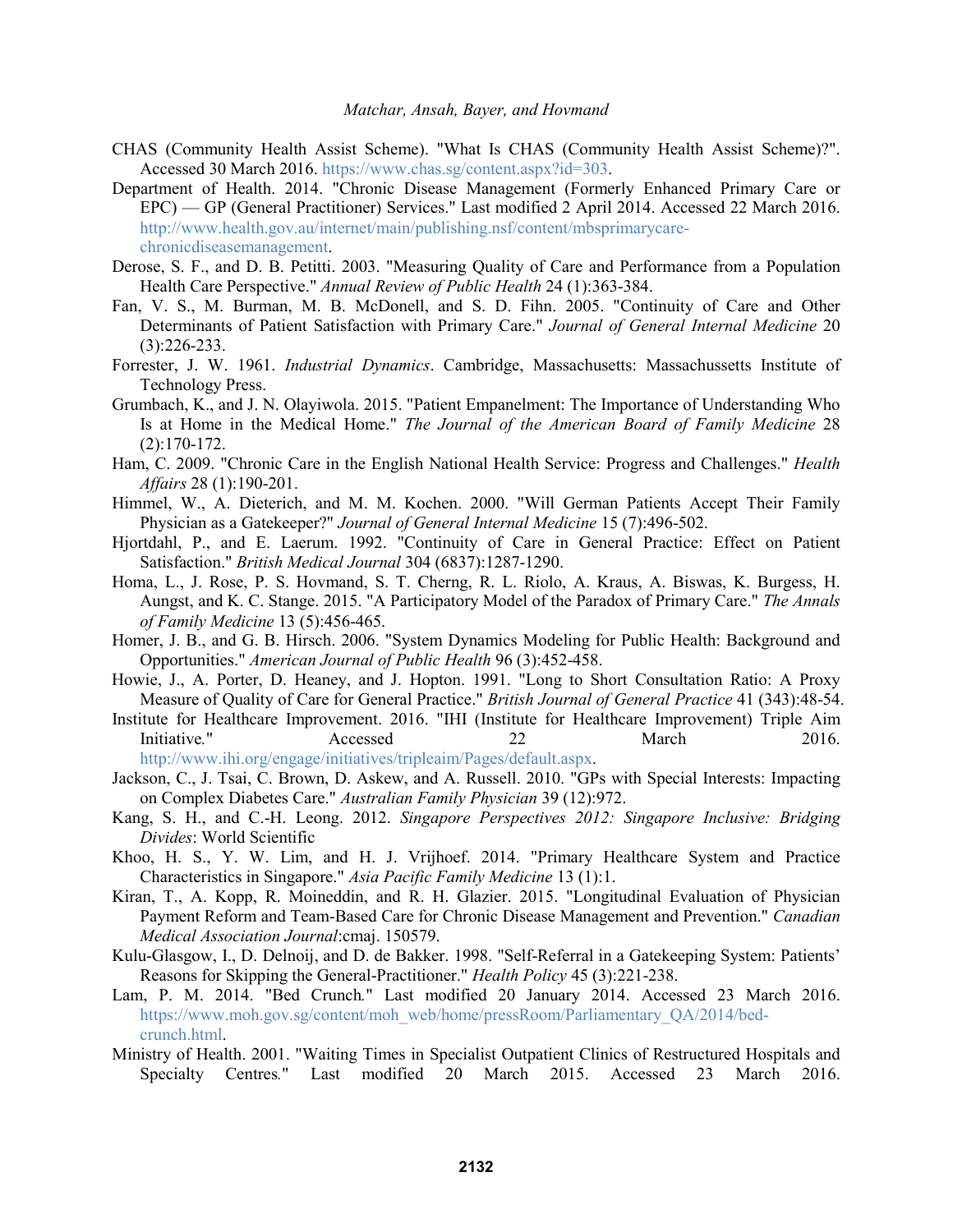https://www.moh.gov.sg/content/moh\_web/home/pressRoom/pressRoomItemRelease/2001/waiting\_t imes in specialist outpatient clinics of restructured hospitals and specialty centres.html.

- Ministry of Health. 2012. "MOH (Ministry of Health) 2012 Committee of Supply Speech Healthcare 2020: Improving Accessibility, Quality and Affordability for Tomorrow's Challenges (Part 1 of 2)*.*" Last modified 6 March 2016. Accessed 22 March 2016. http://www.moh.gov.sg/content/moh\_web/home/pressRoom/speeches\_d/2012/moh\_2012\_committee ofsupplyspeechhealthcare2020improvingaccessibi.html.
- Ministry of Health. 2014. "Higher Subsidies and Pioneer Generation Benefits for Subsidised Treatment at Specialist Outpatient Clinics in Public Hospitals from 1 September 2014*.*" Last modified 22 August 2014. Accessed 26 February 2016. https://www.moh.gov.sg/content/moh\_web/home/pressRoom/pressRoomItemRelease/2014/highersubsidies-and-pioneer-generation-benefits-for-subsidised-0.html.
- Ministry of Health. 2015a. "Disease Burden*.*" Last modified 30 July 2015. Accessed 22 February 2016. https://www.moh.gov.sg/content/moh\_web/home/statistics/Health\_Facts\_Singapore/Disease\_Burden. html.
- Ministry of Health. 2015b. "Primary Healthcare Services*.*" Last modified 2 January 2015. Accessed 23 March 2016.

https://www.moh.gov.sg/content/moh\_web/home/our\_healthcare\_system/Healthcare\_Services/Primar y\_Care.html.

- Ministry of Health. 2016a. "Beds Occupany Rate (BOR)*.*" Accessed 23 March 2016. https://www.moh.gov.sg/content/moh\_web/home/statistics/healthcare\_institutionstatistics/Beds\_Occu pancy\_Rate\_BOR.html.
- Ministry of Health. 2016b. "Introduction to Healthcare Institution Statistics*.*" Accessed 23 March 2016. https://www.moh.gov.sg/content/moh\_web/home/statistics/healthcare\_institutionstatistics.html.
- Ministry of Health. 2016c. "Waiting Time for Admission to Ward*.*" Accessed 23 March 2016. https://www.moh.gov.sg/content/moh\_web/home/statistics/healthcare\_institutionstatistics/Waiting\_Ti me\_for\_Admission\_to\_Ward.html.
- Murray, M. 2007. "Panel Size: How Many Patients Can One Doctor Manage?" *Family Practice Management* 14 (4):44.
- National Population and Talent Division. 2012. "Issues Paper 2012 Our Demographic Challenges and What These Means to Us*.*" Accessed 23 March 2016. http://population.sg/keychallenges/#.V4wrdtJ95hE.
- OECD. 2016. "Health Care Quality Indicators: Primary Care*.*" Accessed 23 March 2016. http://stats.oecd.org/.
- Scott, R. J., R. Y. Cavana, and D. Cameron. 2016. "Recent Evidence on the Effectiveness of Group Model Building." *European Journal of Operational Research* 249 (3):908-918.
- Singapore Department of Statistics. 2015. "Population Trends 2015." Singapore.
- Singapore Department of Statistics. 2016. "Latest Data*.*" Last modified 17 March 2016. Accessed 23 March 2016. http://www.singstat.gov.sg/statistics/latest-data#15.
- Sloan, F. A., and H. Kasper. 2008. *Incentives and Choice in Health Care*. Boston, Massachusetts: Massachussetts Institute of Technology Press
- Sng, Q. S. 2011. "Primary Care Survey 2010 Profile of Primary Care Patients." Ministry of Health Singapore.
- Sterman, J. 2000. *Business Dynamics: Systems Thinking and Modeling for a Complex World*. Boston: Irwin/McGraw-Hill.
- Thorsen, O., M. Hartveit, and A. Baerheim. 2012. "General Practitioners' Reflections on Referring: An Asymmetric or Non-Dialogical Process?" *Scandinavian Journal of Primary Health Care* 30 (4):241- 246.